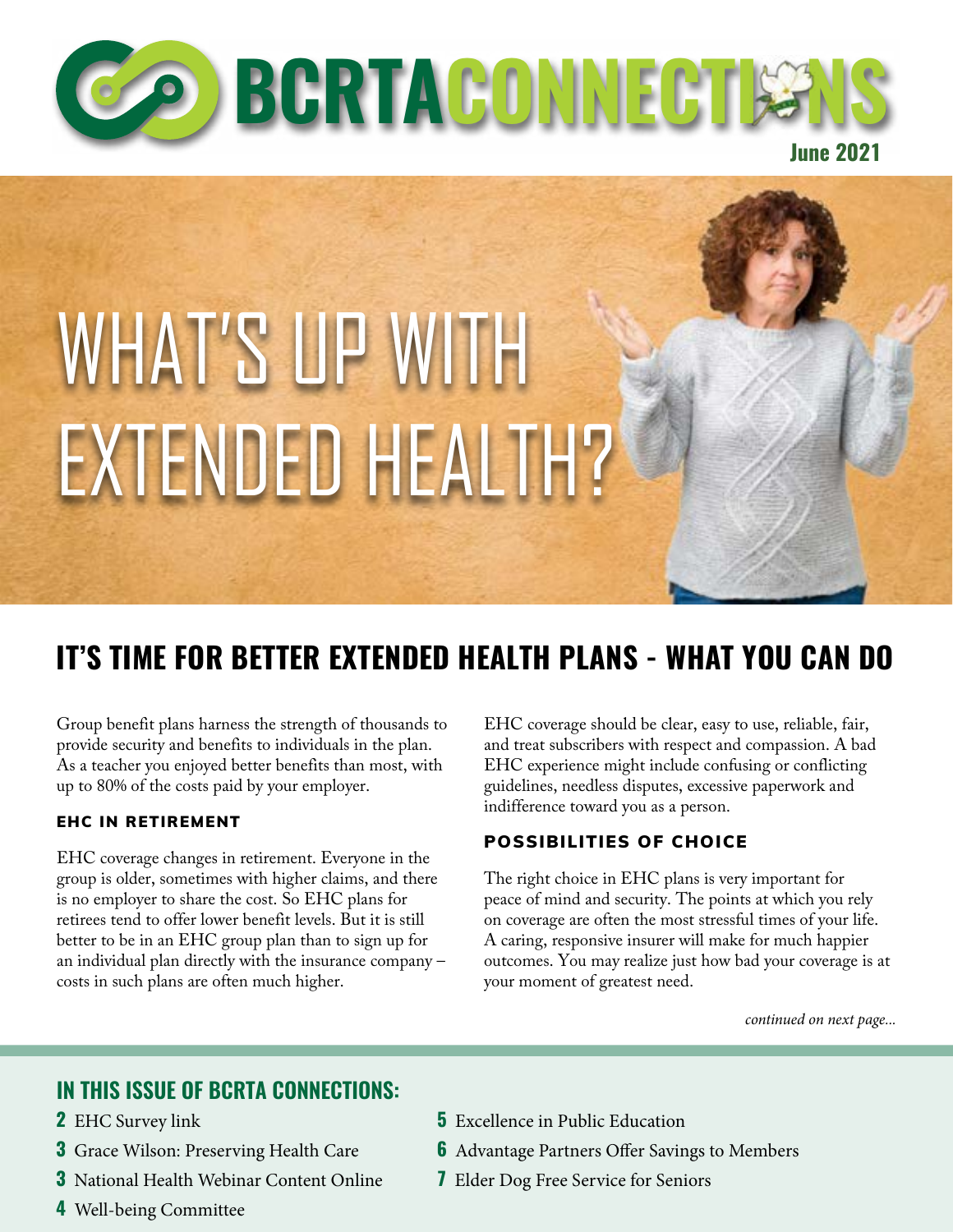#### **CONSECTIONS** *June 2021*

Many retirees do not realize they have a choice of plans. For BC's retired teachers, a "default" plan is the Green Shield coverage publicized by the TPP. The TPP does not own or run the plan, but contracts to Green Shield the right to be the default choice for new retirees. *All residual funds of the Green Shield EHC plan stay with GSC.* Many teachers are not aware of other options when they sign up. A common misunderstanding is that BCRTA is connected to the Green Shield plan. *That is not the case*.

For over 20 years, BCRTA has grown an alternative benefits plan, crafted in response to member needs. Our partner is Johnson Insurance, who bring a focus on personal service and "Best Friend Advice." *A portion of the Johnson Prestige EHC premiums paid by BCRTA members goes back into supporting the work of our association.* We think of it as a "virtuous circle": our members benefit from the bargaining power of our group, in a plan that builds the strength of our association to serve retirees.

#### ADVOCACY AND COMPLAINTS

BCRTA's mission is the well-being of our members. That means we spend a lot of time listening to and advocating for retirees. What we have been hearing for some time is great frustration with EHC coverage. When the TPP switched providers from Blue Cross to Green Shield there was a marked increase in dissatisfaction.

Members told us of difficulty in making claims, changing interpretations of coverage, and unresponsive or unsympathetic service agents. We heard it in person at branch meetings, in conversation, and by mail.

To gauge the size of the problem, over fifteen months

we tracked every interaction our service desk had with members, making a note of the character of each of those conversations. We recorded dozens of complaints about EHC plans. Just 10.7% of those were about the BCRTA-Johnson EHC plan. A whopping 89.3% of complaints were about the Green Shield plan. Also note: this time period was well *after* the initial deluge of complaints about Green Shield coverage.

We expect to hear about any issues with the Johnson plan – after all, they are our partner, and we can follow up to resolve issues because we have direct access to the plan partners, and *thousands of BCRTA members use it.*

It is no small irony that the vast majority of complaints BCRTA receives are for the plan we do not sponsor. We provide information and any support we can regarding complaints about Green Shield EHC. People contact us because they have exhausted all other routes, or sometimes do not understand who offered the plan.

#### A BETTER FUTURE FOR EHC

It is time to get this situation fixed. Our EHC survey will give us a statistically significant profile of how YOU feel about your EHC coverage. This confidential information will help BCRTA ensure that our EHC plan is the best it can be. The survey will also display for all retirees just what their peers think about each of the EHC plans.

We think the best approach to caring for people is to have open, informed conversation about facts. So here is your chance to share your stories, good or bad, and register your voice. *We are listening to YOU.* 

Please share your thoughts about your EHC coverage experience in our five minute survey.

## <https://bcrta.ca/EHCsurvey>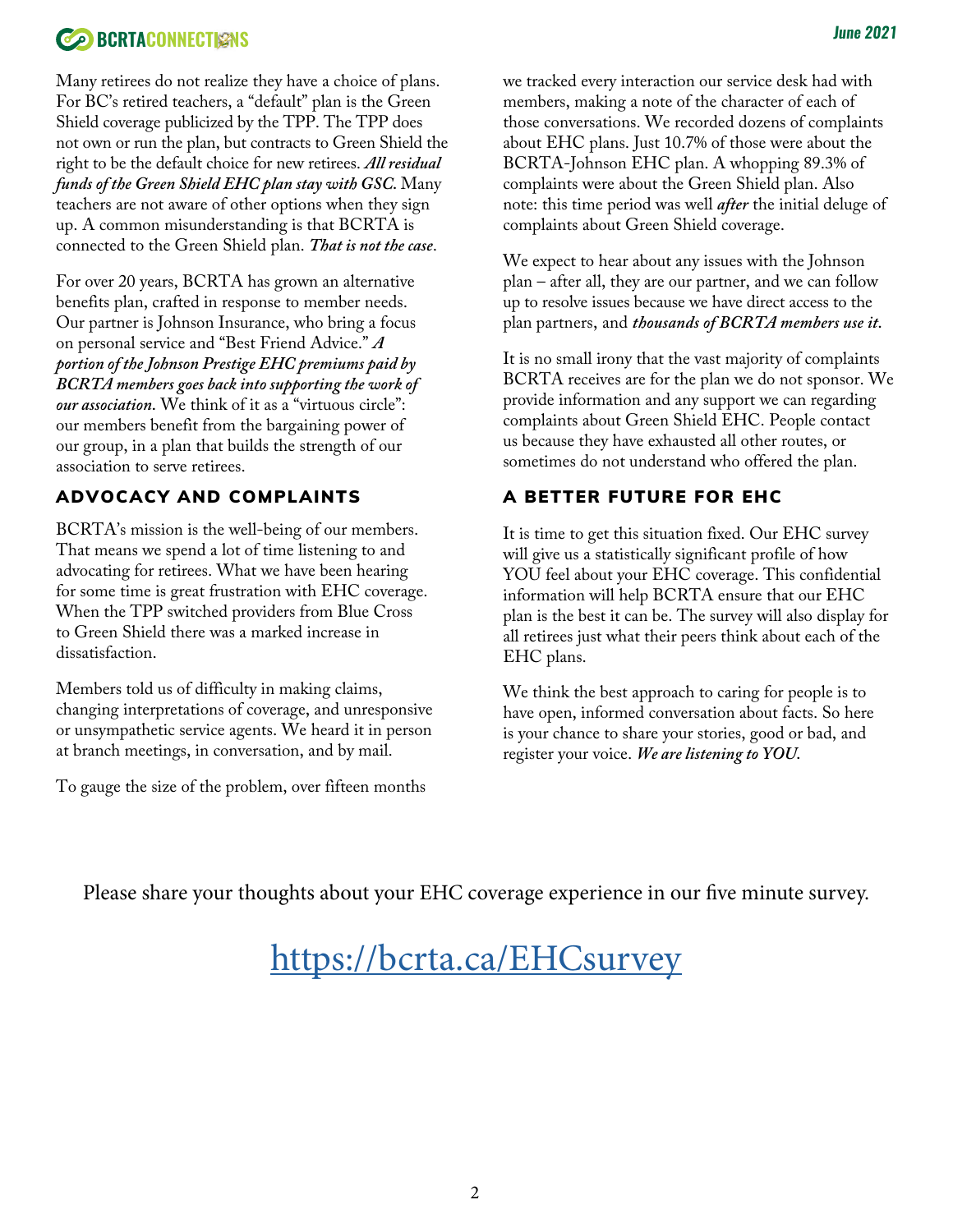## FROM THE DESK OF PRESIDENT GRACE WILSON

#### **PROTECTING PUBLIC HEALTH CARE**

The Board has moved to contribute a grant of \$5000 in support of the BC Health Coalition Legal Defense Fund in support of their on-going intervener status in the Charter Challenge against Brian Day and the privatization of medial services as the case is being appealed to the BC supreme court. The case opens on June 14, 2021.



Below is a link to the "Take Action Pledge". Please consider signing this pledge. It will build momentum in support for the BC Health Coalition and Canadian Doctors for Medicare.

<https://www.savemedicare.ca/pledge>

#### ACER-CART AND ADVOCACY

The BCRTA is a member of ACER-CART, the Canadian Association of Retired Teachers. ACER-CART is working to support and facilitate members in their advocacy by providing information with a follow-up letter writing campaign.

*Dr. Samir Sinha* and *Dr. Steve Morgan* were outstanding speakers at their conference and made the case for a National Seniors Strategy. Just click on the link below and listen as they present a wealth of information.

#### [acer-cart.org/june3event/](https://acer-cart.org/june3event/ )

After watching the webinars, you should be moved to write your MP. ACER-CART has made this as easy as pushing a button. Use the link below and then push send.

Write your MP campaign: [acer-cart.org/national-seniors-strategy-2/](https://acer-cart.org/national-seniors-strategy-2/ )







*Any changes to your e-mail address or home address?* Contact Laurie Boyd at the BCRTA Office at [laurie@bcrta.ca](mailto:laurie%40bcrta.ca?subject=BCRTA%20Member%20Info%20Update) or 604-871-2260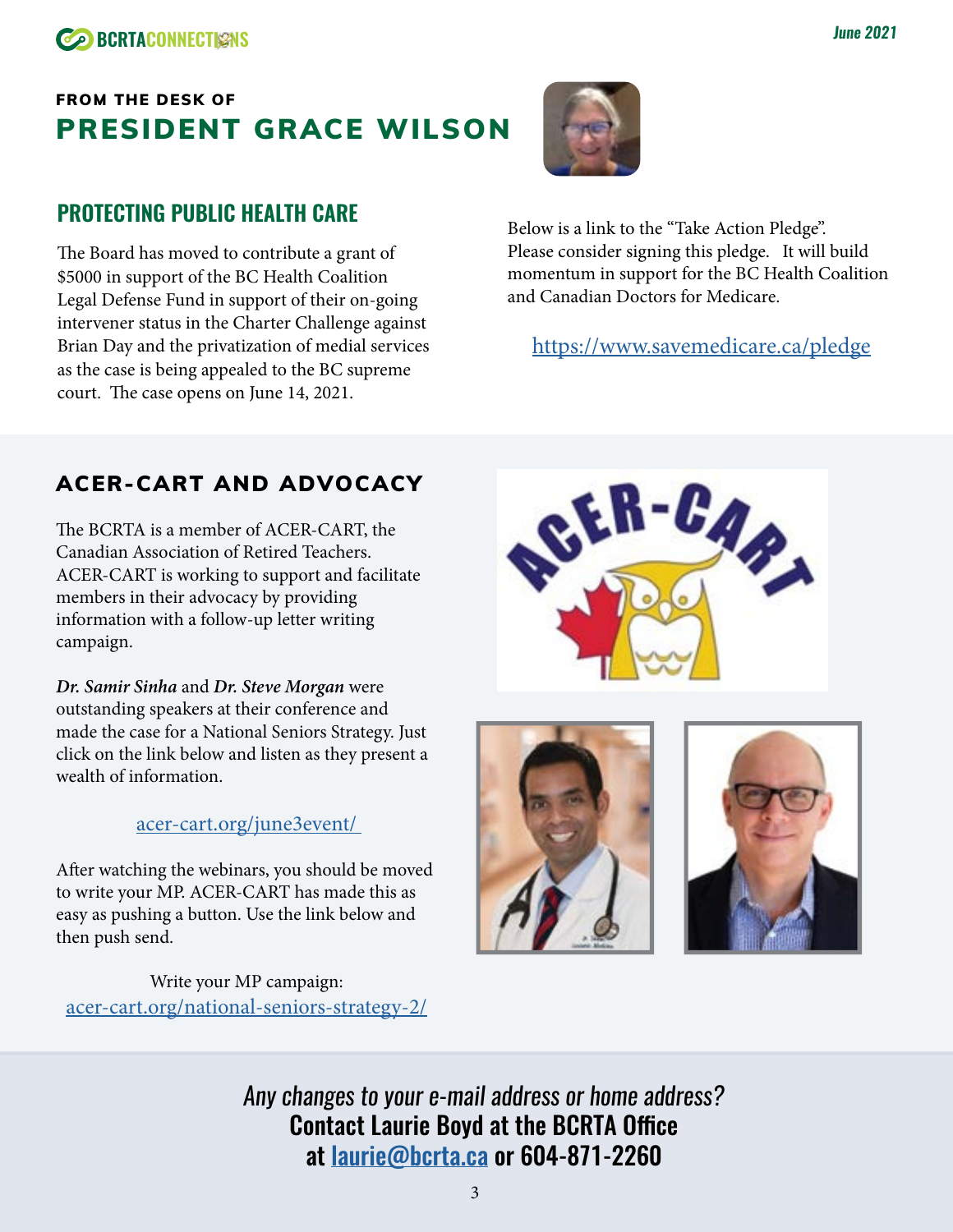

#### MEMBER WELL-BEING COMMITTEE

The committee is presently working on a number of issues:

- Senior Care Issues arising from the pandemic – the committee would like to work closely with COSCO and the BC Seniors' Advocate to clarify the issues, develop policy, and lobby for needed changes.
- Housing for Seniors
- The committee has agreed to work in conjunction with BCRTA staff to produce two webinars for the 2021-2022 year; ideas and content to be established by the committee at future meetings.

The committee would like to remind membership that this year there has been a change in how the Homeowner Grant works. Be sure to read your 2021 Property Tax Notice carefully and go online to apply at [www.gov.bc.ca/homeownergrant.ca](http://www.gov.bc.ca/homeownergrant.ca ) 

*Terry Green, Well-being Chair*

**TEST**

**DRIVE** 

**Your 1st Year 100% Free!**



CHECK YOUR MAILBOX THIS WEEK FOR THE SUMMER 2021 ISSUE OF POSTSCRIPT MAGAZINE

## *Have a friend who hasn't joined yet?*

- **• Teachers**
- **• School Support Staff**
- **• Post-Secondary Educators**

## *BCRTA Membership - First Year Free Joining Means a Better Retirement*

- More Choices with Prestige EHC & Travel
- Advantage Partner Discounts
- Pension News and Advocacy
- Learning and Social Opportunities
- Supporting the Cause of Public Education
- PostScript Magazine

## *Share the Link: b[crta.ca/](http://bcrta.ca/join)join*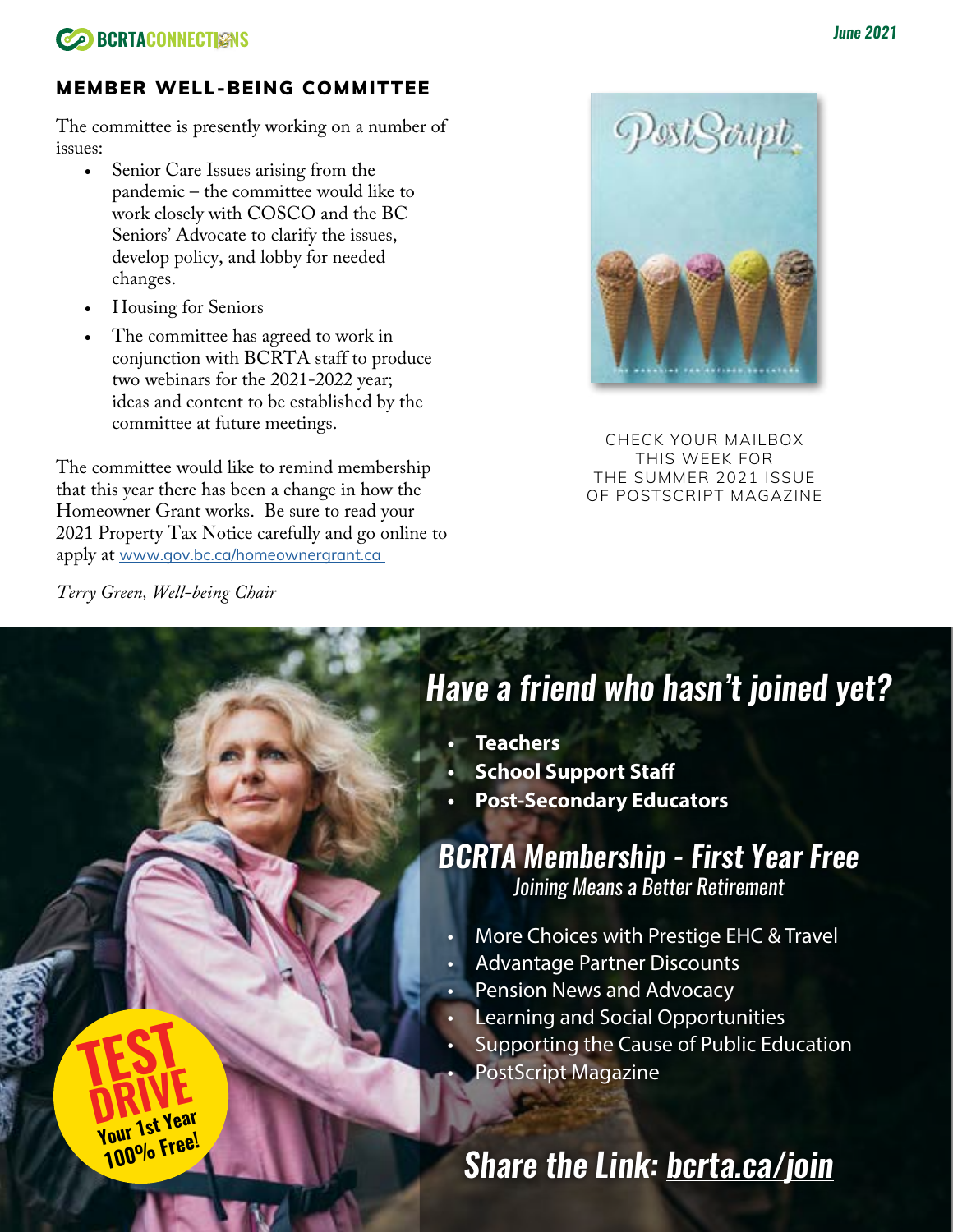## EXCELLENCE IN PUBLIC EDUCATION COMMITTEE

# *GOLDEN STAR UPDATE 2021*

For a second year, public health restrictions due to COVID- 19 prevented the in person presentation of BCRTA's Golden Star Awards. We received several applications from teachers who found safe, creative ways to offer intergenerational programs despite the pandemic. Like the recipients of the awards, we had to pivot and find another way to celebrate outstanding intergenerational programs in BC's public schools.

Thanks to Zoom technology, Excellence in Public Education Committee members were able to attend all Golden Star Award presentations this year! This year, committee members located in Coquitlam, Nelson, the Okanagan and Vancouver joined virtual presentations to recipients in Coquitlam, Surrey, Thetis Island and West Vancouver. We had the enormous pleasure of speaking with teachers, students, seniors, a superintendent, principals, parents, a school board Trustee, and a care home representative, all through the magic of technology. The only things missing were the cake and ice cream.

This year, we celebrated presentations on June 1st, Intergenerational Day. Zoom took us to a classroom in White Rock where the grade 3-4 students had made golden star wands to wave at us as they said "thank you" in unison. From there we went to a beautiful forest in Surrey where the grade K-1 class called "thank you" from their outdoor classroom amidst towering evergreens. June 2nd

found us across the water on Thetis Island where we enjoyed original presentations by K-7 students in their 100 year old one room school house. Next we joined recipients at an elementary school in Coquitlam where students expressed their gratitude through prose and poetry. Our final celebration was with recipients at Sentinel Secondary School in West Vancouver where senior students expressed their heartfelt thanks to BCRTA for the support received.

At every Golden Star Award event, each person who spoke emphasized that the benefits of intergenerational interactions are life changing for all participants. During the pandemic, the selected programs were key in combating the loneliness and isolation experienced by many seniors. Students benefited in important ways and, amongst many other attributes, developed empathy and an appreciation for the wisdom of seniors. Kudos to teachers Harriette Chang, Cecily Evans, Laura Fitzpatrick, Ellen Petersson, Genny Redman and Lisa Tomé for their dedication to excellence in intergenerational programming in BC's public schools.

Many thanks to Kristi and Laurie at the BCRTA office for facilitating essential aspects of the Golden Star Awards program and to committee members Cheryl Halsted, Caroline Malm, Barb Mikulec and Grace Wilson for their work on behalf of BCRTA members.

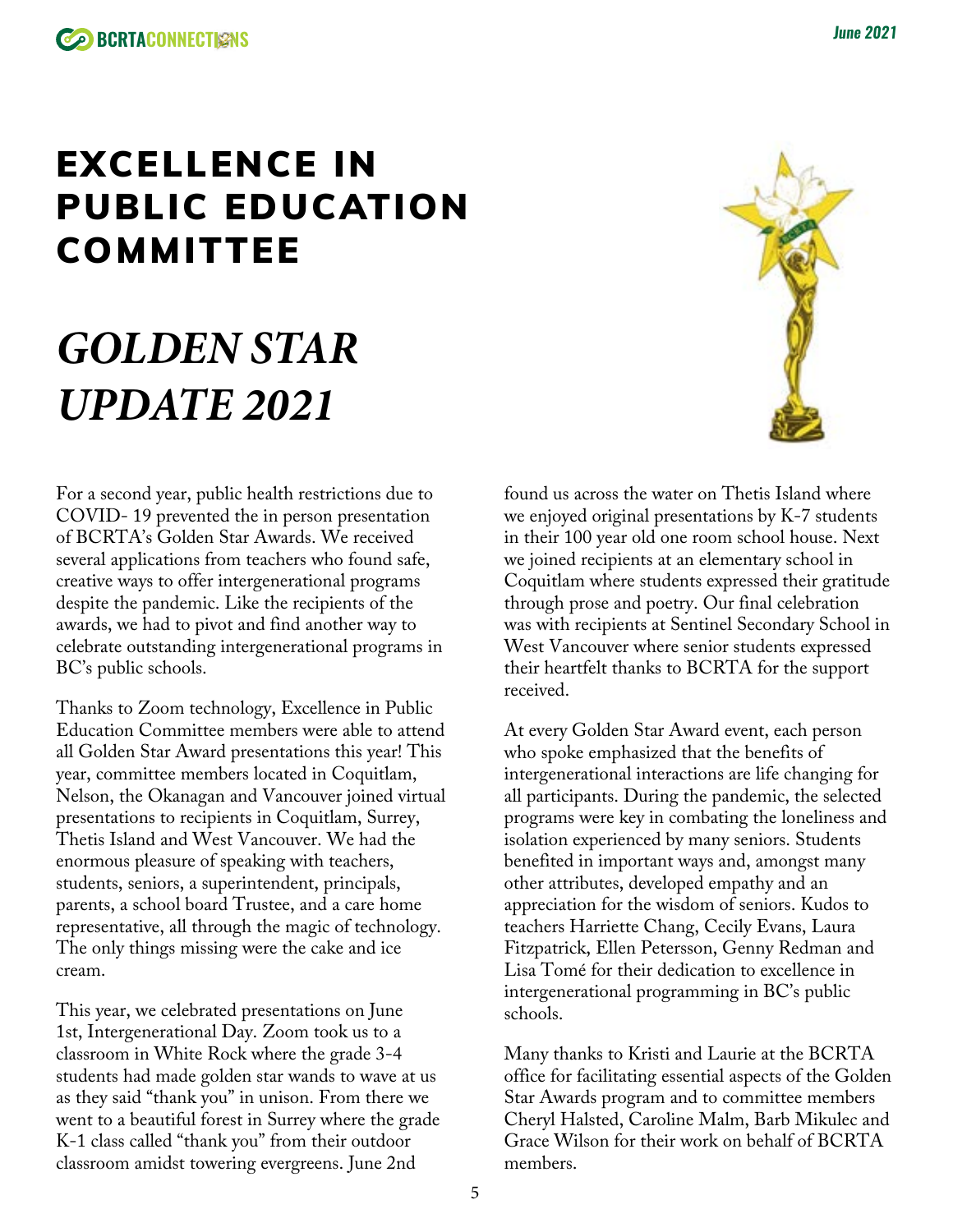

# **DISCOVER THE VALUE OF BCRTA'S MEMBERS' ADVANTAGE PROGRAM**

## **www.bcrta.ca/members-advantage-program/**



## **Enjoy travel and entertainment discounts of up to 50%**